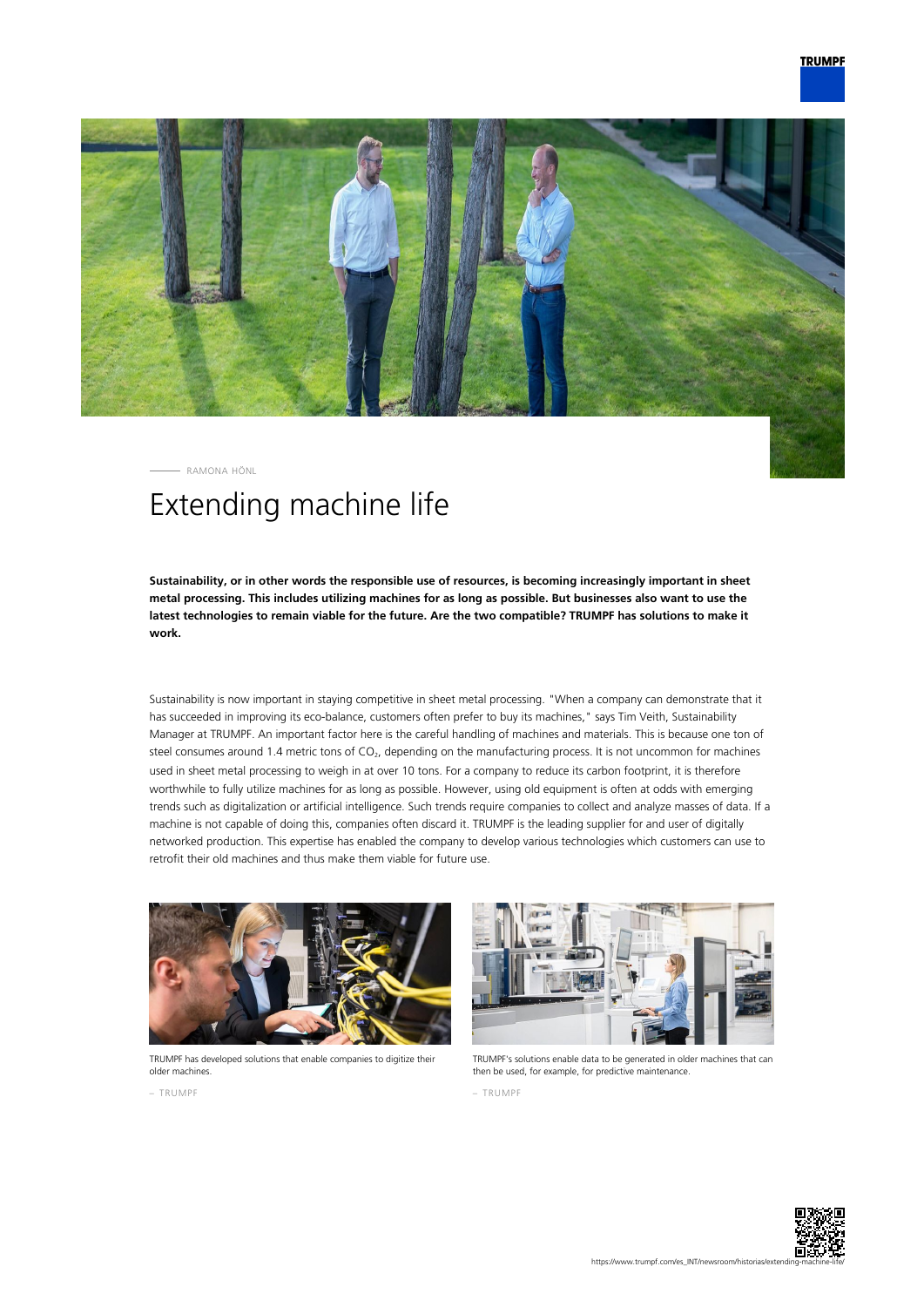



Sustainability has become a competitive advantage in sheet metal production. Tim Veith, Sustainability Officer at TRUMPF (left), and Tobias Grass, Product Manager for Networking at TRUMPF Machine Tools (right), are responsible for environmentally friendly solutions at TRUMPF.

– TRUMPF

## **Retrofit instead of disposal**

The [OPC UA Retrofit Cube](https://www.trumpf.com/en_INT/products/services/services-machines-systems-and-lasers/monitoring-analysis/connectivity/) is a TRUMPF solution that upgrades old machines to the latest standards. It is used to add an OPC UA interface to older machines. This is an international, platform-independent standard for data exchange between manufacturing machines. Machines using the OPC UA interface can then be connected to software systems. One of the standard's features is enabling digitally networked production. Newer machines from TRUMPF are equipped with this interface. Older models can be upgraded for future viability by using the OPC UA Retrofit Cube. TRUMPF customers need to connect the cube-shaped electrical cabinet to their machine. Installation is quick and easy, and the technology is inexpensive. "The OPC UA Retrofit Cube gives customers a solution that enables them to use state-of-the-art communication technologies with their old machines. This increases competitiveness and saves resources," says Tobias Grass, Product Manager for Networking at TRUMPF Machine Tools.

## **Predictive maintenance for a longer service life**

Predictive maintenance in machines is also a way of protecting the environment in sheet metal processing, because unplanned machine breakdowns in series production drives up the manufacturing carbon footprint. When machines suffer a drop in performance and this is not noticed in time, components already manufactured are often unusable and the company has wasted material. Predictive maintenance means machines send data about their condition digitally and in real time to a database. Irregularities are then automatically detected and the components responsible are identified. However, older machines are not always capable of transferring the relevant data to the database. TRUMPF therefore developed the "[Smart](https://www.trumpf.com/en_INT/products/services/services-machines-systems-and-lasers/genuine-parts/smart-power-tube/) [Power Tube IoT Box"](https://www.trumpf.com/en_INT/products/services/services-machines-systems-and-lasers/genuine-parts/smart-power-tube/) for  $CO<sub>2</sub>$  laser machines. This simple and inexpensive solution can also be used in older machine versions. Just a few easy steps are required for customers to install the box on the machine's laser generator. The solution then transmits data to TRUMPF with information about the machine's condition. If the monitored machine stops delivering the required performance, TRUMPF experts inform the customer, dispatch a genuine part, and arrange an appointment to carry out replacement work. This conserves resources and increases productivity.



Before and after: old machine from TRUMPF before overhaul. – TRUMPF



Before and after: old TRUMPF machine after overhaul.